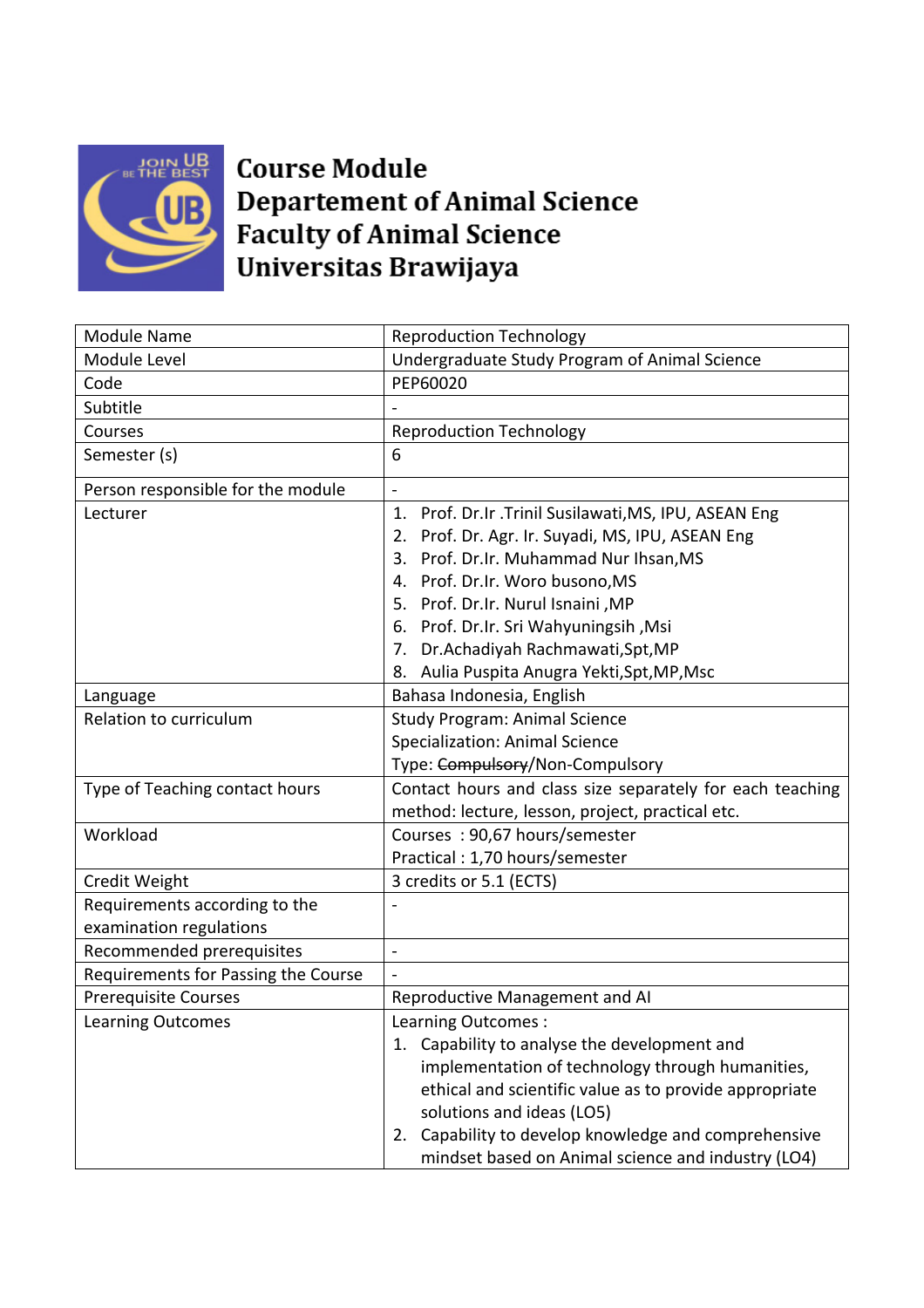| 3. Capability to ethically design and perform experiments,<br>analyze and interpret data as to provide sustainable<br>problem solving in Animal Science (LO12)<br><b>Course Learning Outcomes:</b><br>After completing this course students are able to:<br>1. Understand the reproductive technology in animals<br>that have been developed today and in the future<br>2. Understand the role of reproductive technology in<br>improving animal genetic quality and productivity                        |
|----------------------------------------------------------------------------------------------------------------------------------------------------------------------------------------------------------------------------------------------------------------------------------------------------------------------------------------------------------------------------------------------------------------------------------------------------------------------------------------------------------|
| 2. Know and understand the basic principles and<br>applications of spermatozoa and embryo sexing<br>techniques, embryo transfer, in vitro fertilization,<br>embryo manipulation (cloning), chimeras, transgenic,<br>and embryonic stem cells.<br>3. Apply the principles of gamete and embryo<br>manipulation techniques properly<br>4. Prepare research students in the field of animal<br>reproduction                                                                                                 |
| Objectives: This course begins with Sexing technology then<br>embryo transfer that includes estrus synchronization,<br>multiple ovulation/ super ovulation, in vivo fertilization, in<br>vitro fertilization, embryo manipulation, cloning, nuclear<br>transfer and application of reproductive technology.<br>Besides, students are required to attend practicum to<br>achieve competence regarding gamete and embryo<br>manipulation techniques and research in the field of<br>livestock reproduction |
| Knowledge: Understanding about livestock reproductive<br>technology that have developed for current and future,<br>Understanding the role of reproductive technology in improving<br>the genetic quality of livestock and livestock productivity,<br>Knowing and understanding the basic principles and applications<br>of spermatozoa and embryo sexing techniques, embryo transfer,<br>in vitro fertilization, embryo manipulation (cloning), chimeras,<br>transgenic and embryonic steam cells        |
| Skills: cognitive- Able to apply the principles of gamete and<br>embryo manipulation techniques correctly. Phsycomotoric<br>Student prepare for research in the field of livestock<br>reproduction                                                                                                                                                                                                                                                                                                       |
| Competences: Able to Sexing of spermatozoa and embryo,<br>Embryo<br>Transfer,<br>Synchronization<br>of<br>estrus,<br>superovulation, and artificial insemination, Collection<br>technique and evaluation of embryo quality, In vitro oocyte<br>maturation technology and in vitro fertilization technique,<br>ELISA, RIA, and USG technology for detection of pregnancy<br>reproductive<br>disorders, Embryo<br>and<br>manipulation                                                                      |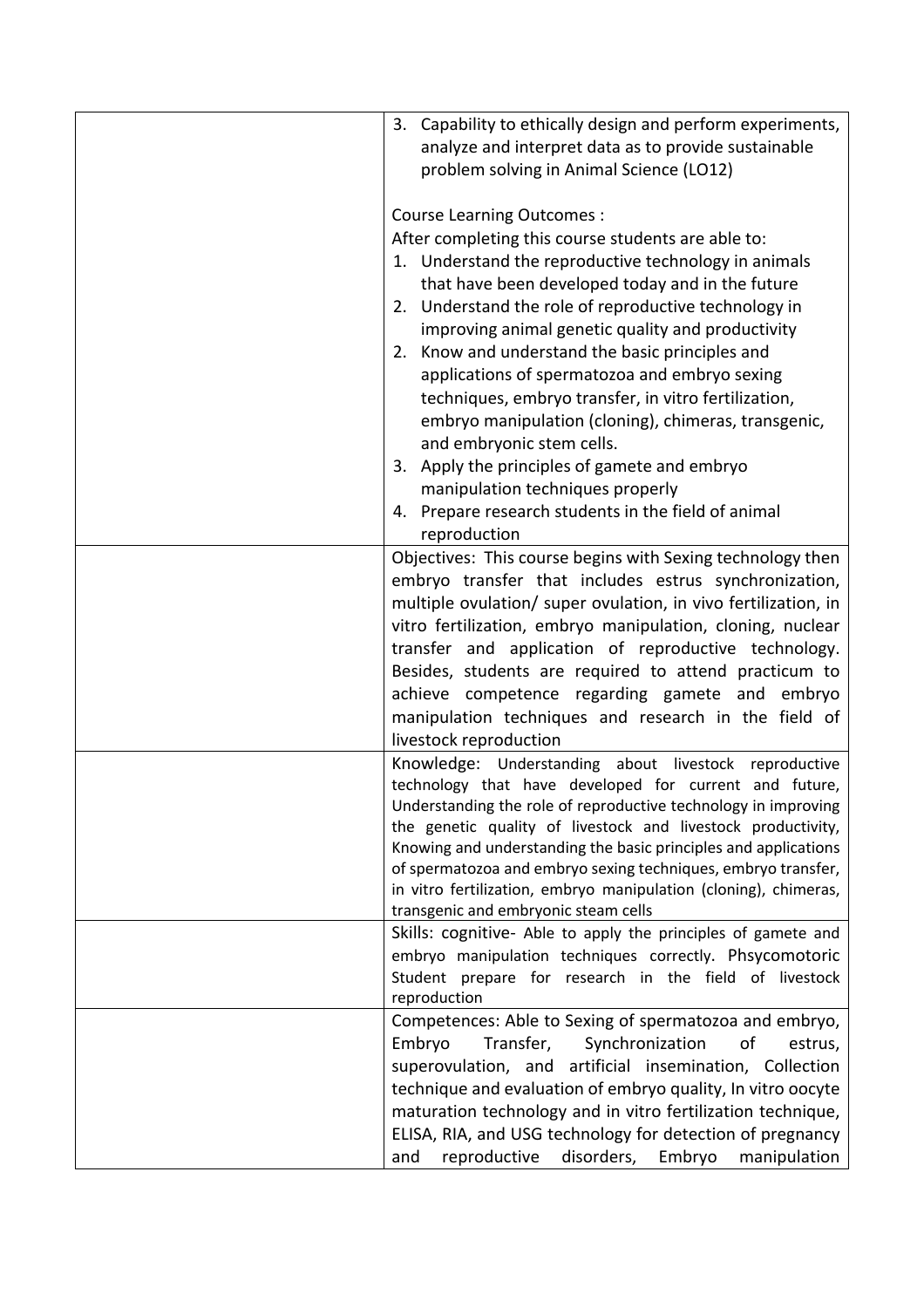|                  | technology, Reproductive technology application strategy                        |
|------------------|---------------------------------------------------------------------------------|
|                  | in smallholder farms and animal industry.                                       |
| Learning Content | The topics include:                                                             |
|                  | 1. Introduction                                                                 |
|                  | The sciences that need to be learned to make it<br>$\bullet$                    |
|                  | easier to learn the course of reproductive                                      |
|                  | technology                                                                      |
|                  | Relationship between the course of reproductive                                 |
|                  | technology and other sciences                                                   |
|                  | Scope of the course of reproductive technology and                              |
|                  | its relationship in improving the genetic quality of<br>animals                 |
|                  | Recent<br>developments<br>in the<br>reproductive                                |
|                  | technology of animals                                                           |
|                  | Sexing of spermatozoa and embryo:<br>2.                                         |
|                  | Definition and Basis of Sexing of Spermatozoa and<br>Embryo                     |
|                  | • Spermatozoa sexing techniques                                                 |
|                  | Sexing Using the Percoll Density Gradient                                       |
|                  | Centrifugation (SGDP) Method                                                    |
|                  | Sexing Using the Sephadex Filtration Method                                     |
|                  | Sexing Using Egg White Sendimentation Method                                    |
|                  | Sexing Method in Embryo                                                         |
|                  | Sexing Method in Chickens                                                       |
|                  | Embryo Transfer<br>3.                                                           |
|                  | Definition, advantages, and disadvantages of                                    |
|                  | embryo transfer                                                                 |
|                  | History of embryo transfer                                                      |
|                  | Selection of the donor parent and recipient<br><b>Stages of Embryo Transfer</b> |
|                  | Synchronization of estrus, superovulation, and artificial<br>4.<br>insemination |
|                  | The synchronization mechanism of estrus                                         |
|                  | Techniques using various hormones to synchronize                                |
|                  | estrus                                                                          |
|                  | <b>Multiple Ovulation Principles</b><br>$\bullet$                               |
|                  | Multiple Ovulation Technique using GnRH<br>$\bullet$                            |
|                  | Multiple Ovulation Technique Using FSH and LH<br>$\bullet$                      |
|                  | Multiple Ovulation Technique Using PMSG and HCG                                 |
|                  | Artificial insemination for donors                                              |
|                  | Collection technique and evaluation of embryo quality<br>5.                     |
|                  | Surgical Method Embryo Collection                                               |
|                  | Non-Surgical Method Embryo Collection                                           |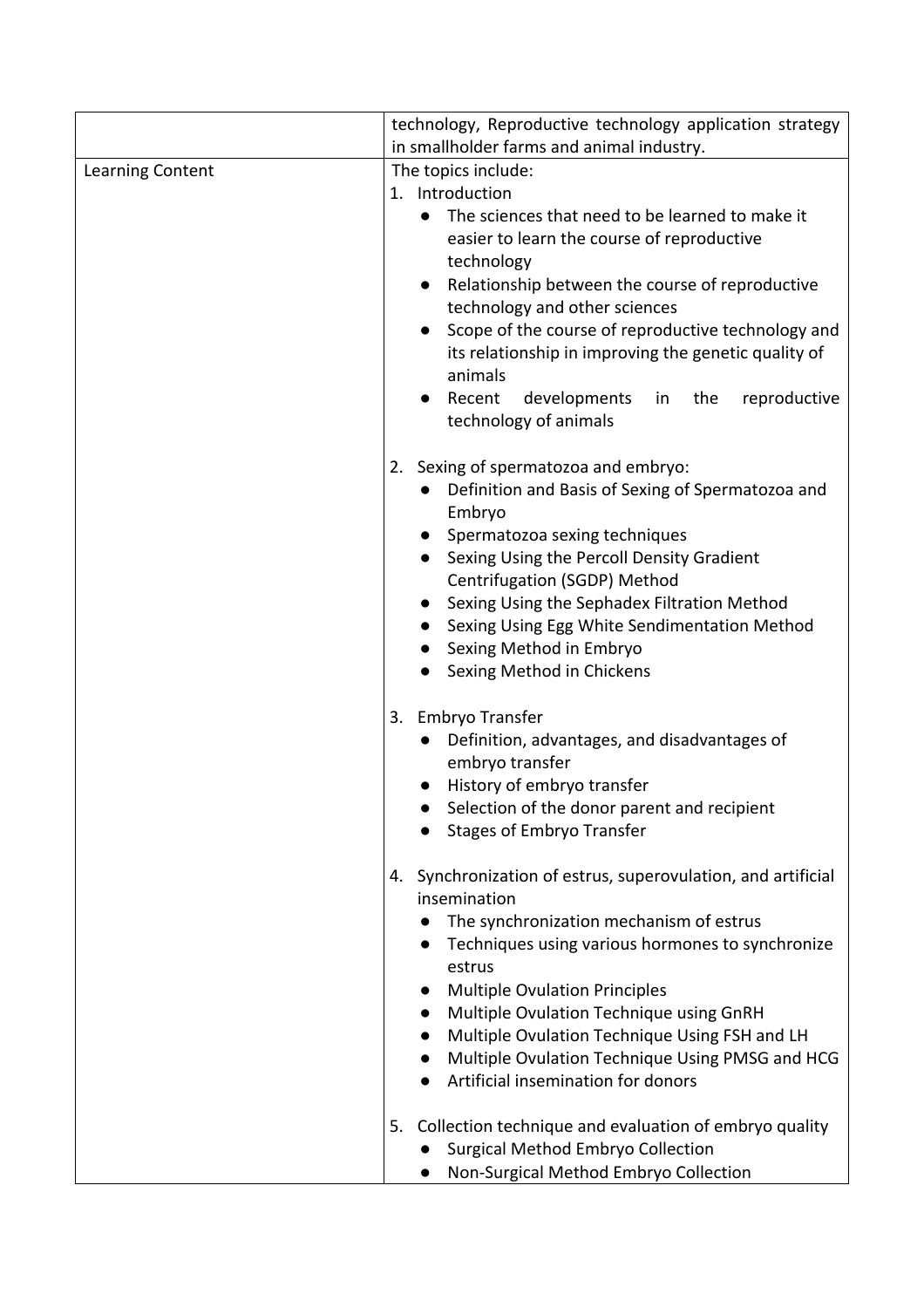|    | <b>Embryo Quality Evaluation</b>                                                                                                                                                                                                                                                               |
|----|------------------------------------------------------------------------------------------------------------------------------------------------------------------------------------------------------------------------------------------------------------------------------------------------|
| 6. | <b>Embryo Transfer Technique</b>                                                                                                                                                                                                                                                               |
|    | Embryo Transfer Technique                                                                                                                                                                                                                                                                      |
|    | <b>Problems and Obstacles</b>                                                                                                                                                                                                                                                                  |
|    | <b>Embryo Transfer Method</b>                                                                                                                                                                                                                                                                  |
|    | Implementation of Embryo Transfer                                                                                                                                                                                                                                                              |
|    |                                                                                                                                                                                                                                                                                                |
|    | Implementation of Embryo Transfer<br>7.                                                                                                                                                                                                                                                        |
|    | Preparation of Embryo Transfer                                                                                                                                                                                                                                                                 |
|    | Implementation of embryo transfer in the field                                                                                                                                                                                                                                                 |
|    | • Factors Affecting the Success of TE                                                                                                                                                                                                                                                          |
| 8. | In vitro oocyte maturation technology and in vitro                                                                                                                                                                                                                                             |
|    | fertilization technique                                                                                                                                                                                                                                                                        |
|    | Purposes and Principles of in vitro Oocyte                                                                                                                                                                                                                                                     |
|    | Maturation                                                                                                                                                                                                                                                                                     |
|    | In Vitro Oocyte Maturation Stages<br>$\bullet$                                                                                                                                                                                                                                                 |
|    | <b>Benefits of IVF in Animals</b>                                                                                                                                                                                                                                                              |
|    | Preparation of Spermatozoa<br>$\bullet$                                                                                                                                                                                                                                                        |
|    | Implementation of IVF<br>$\bullet$                                                                                                                                                                                                                                                             |
|    | Post IVF Embryo Culture                                                                                                                                                                                                                                                                        |
| 9. | Oocyte and Embryo Cryopreservation<br>Objectives and Methods of Oocyte/Embryo<br>Cryopreservation<br>Factors Affecting Oocyte and Embryo<br>$\bullet$<br><b>Cryopreservation Results</b><br>Oocyte Cryopreservation<br>Embryo Cryopreservation<br>Stages of Oocyte and Embryo Cryopreservation |
|    | 10. ELISA, RIA, and USG technology for detection of<br>pregnancy and reproductive disorders                                                                                                                                                                                                    |
|    | Principles of Elisa, RIA, and Ultrasound Technology<br>for pregnancy detection                                                                                                                                                                                                                 |
|    | <b>ELISA technology</b>                                                                                                                                                                                                                                                                        |
|    | RIA technology                                                                                                                                                                                                                                                                                 |
|    | Elisa and Ria Technology Application for Pregnancy                                                                                                                                                                                                                                             |
|    | and Reproductive Problems Examination                                                                                                                                                                                                                                                          |
|    | • Ultrasound technology                                                                                                                                                                                                                                                                        |
|    | Utilization of ultrasound for Pregnancy and                                                                                                                                                                                                                                                    |
|    | <b>Reproductive Problems Examination</b>                                                                                                                                                                                                                                                       |
|    | 11. Embryo manipulation technology                                                                                                                                                                                                                                                             |
|    | Cloning (Definition, Objectives, Techniques,                                                                                                                                                                                                                                                   |
|    | Strengths, and Weaknesses)                                                                                                                                                                                                                                                                     |